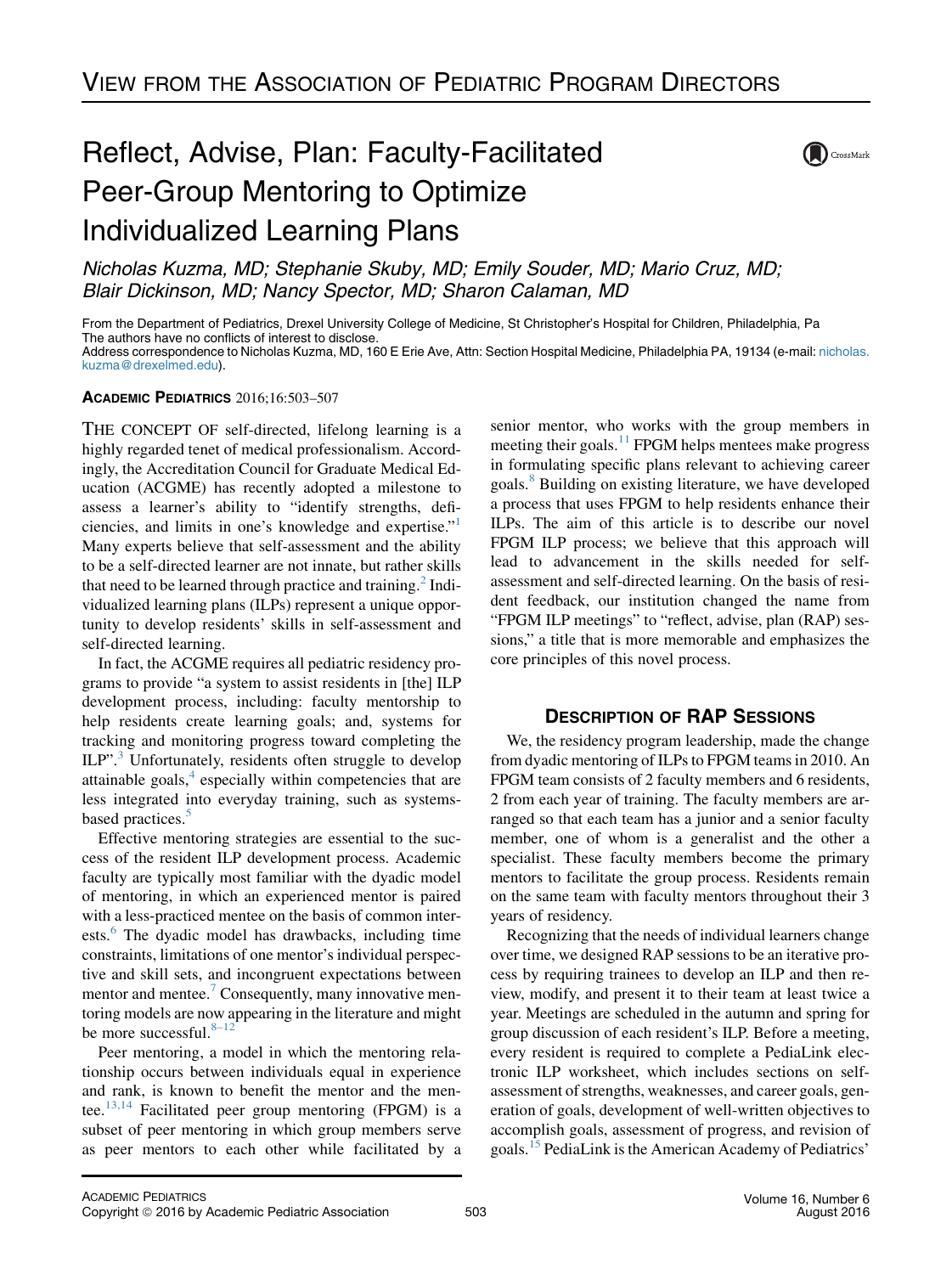

Figure 1. Feedback about an individualized learning plan (ILP) goal during a RAP session. RAP indicates reflect, advise, plan; PL, pediatric level (equivalent to postgraduate year); CCU, cardiac care unit; Echo, echocardiography; and EKG, electrocardiography.

online learning center that provides an electronic tool for creating, updating, and monitoring resident ILPs with an interactive interface for residency program directors.

RAP sessions begin with the program directors orienting the entire group and reviewing goals for the meeting before breaking out in small groups. During the fall meetings, residents share the content of their ILP worksheets with their teams (Fig. 1). The third-year residents present first to model the correct process. The ILPs include newly created goals and also goals from the previous session that the resident has decided to keep. The resident mentors then give the presenter feedback and brainstorm additional objectives to help the learner accomplish his or her goals. Faculty mentors are instructed to speak only after every resident has given feedback. Each session is scheduled for 1 hour, and it typically takes 2 sessions for a team to review all of its members' ILPs.

Teams then reconvene in the spring [\(Fig. 2](#page-2-0)). At this time, residents again share the progress they have made toward achieving their previously stated goals and present the new goals they have created. The residents also discuss any barriers that have arisen and how they have attempted to overcome those obstacles. Peer and faculty mentors offer suggestions for surmounting barriers. Finally, faculty mentors facilitate thinking about and planning the next stage in each resident's residency or career.

# **KEY STRATEGIES FOR SUCCESSFUL**<br>IMPLEMENTATION

### **PROFESSIONAL DEVELOPMENT**

Successful implementation required faculty buy-in and familiarity with the process of FPGM. This was particularly important because to accommodate the number of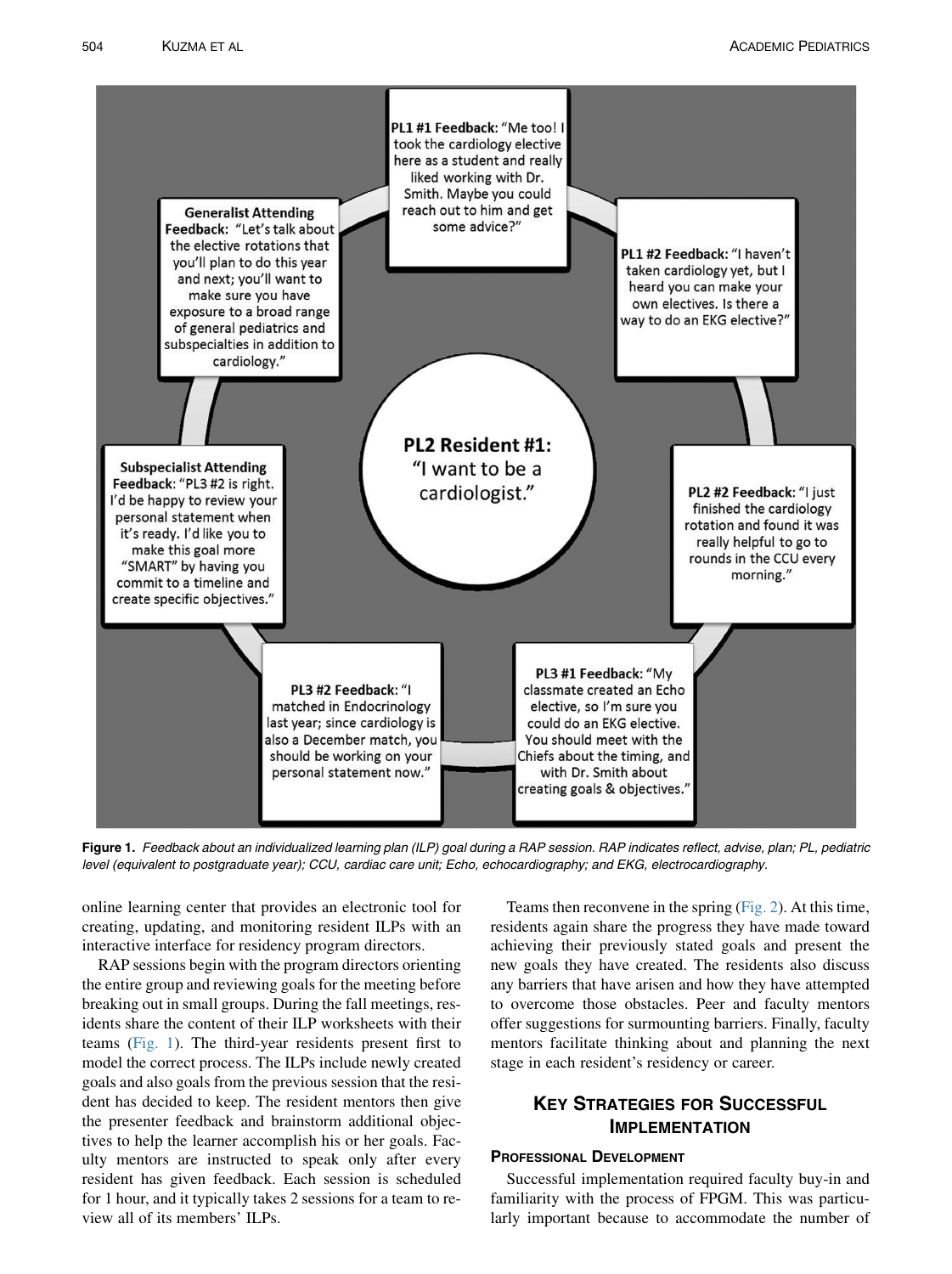<span id="page-2-0"></span>

| Month                     | <b>Process</b>                                                                                                                                                                                                                                                                                                                                                   |
|---------------------------|------------------------------------------------------------------------------------------------------------------------------------------------------------------------------------------------------------------------------------------------------------------------------------------------------------------------------------------------------------------|
| July                      | <b>Faculty meeting</b><br>٠<br>Group assignments given<br>RAP meeting schedule determined<br>Faculty development<br>Introductions of other mentors and their areas of expertise<br>Reminder of process for group sessions<br>$\bullet$<br>Strategies for maintaining relationship outside of group sessions<br>$\bullet$                                         |
| August                    | Process introduced to residents at House Staff meeting<br>What is an ILP?<br>$\bullet$<br>Review of Pedialink platform for ILP entry<br>$\bullet$<br>Timeline of meetings for year introduced<br>$\bullet$                                                                                                                                                       |
| September                 | <b>First Fall RAP Session</b><br>Each group reviews ~% of its members' ILPs<br>$\bullet$<br>What are your goals for the year? How will you achieve them?                                                                                                                                                                                                         |
| October                   | Second Fall RAP Session<br>Second % of members' ILPs reviewed as above                                                                                                                                                                                                                                                                                           |
| November-<br><b>March</b> | Individual ILPs reviewed at semi-annual meetings with Program Directors (PDs)<br>Residents make progress towards previously established goals<br>ILPs edited on as-needed basis as goals change<br>Faculty offer individual support to mentees (in person or via email)<br>٠<br>Reminder of upcoming sessions inspires reflection on progress and editing of ILP |
| April                     | <b>First Spring RAP Session</b><br>$\bullet$<br>Each group reviews ~% of its members' ILPs<br>What goals have you reached? What changes do you anticipate for the upcoming academic year, or in<br>your future job/fellowship? What new goals have you created?                                                                                                  |
| May                       | Second Spring RAP Session<br>Second % of members' ILPs reviewed as above                                                                                                                                                                                                                                                                                         |
| June                      | ILPs reviewed at semi-annual meetings with PDs                                                                                                                                                                                                                                                                                                                   |

Figure 2. The yearly calendar for resident individualized learning plans. RAP indicates reflect, advise, plan; ILP, individualized learning plan.

participating residents, we needed a large number of faculty members (26) to become mentors, most of whom had never completed an ILP during their own residencies. To address these challenges, in the year before the introduction of this model to the residents, faculty members developed their own ILP's, known as Professional Development Plans and participated in the peer group mentoring process to enhance their Professional Development Plans.<sup>[16](#page-4-0)</sup> These groups were led by the section chiefs and residency program directors.

The program directors also began leading meetings with the faculty mentors to discuss the RAP sessions. At these informal meetings, the process is reviewed and faculty coach each other on specific mentoring techniques as well as share tips they have found to be successful. These meetings also serve as a way to introduce new faculty to the process. We also help orient new faculty mentors by placing them in a RAP session group that has a faculty member who is experienced with the FPGM ILP process. Between meetings, program directors send pertinent reminders to the faculty mentors about resident processes, including fellowship application timelines, updates on ACGME regulations, and changes in the residency program.

Professional development training for residents can also improve RAP sessions. We developed a longitudinal professional development curriculum for the residents that

serves as a complement to the RAP sessions. This curriculum, delivered at resident educational and leadership retreats, as well as noon conferences, includes training provided by senior-level attending physicians on designing goals and objectives, creating needs assessments, giving effective feedback, writing personal statements, maintaining curriculum vitae, and improving leadership and teaching skills. These sessions are created on the basis of feedback from current and former residents.

Residents initially might have trouble creating ILP goals and objectives, partly because developing realistic ILP plans that can truly be realized is a skill that needs to be taught.<sup>[17](#page-4-0)</sup> The literature suggests that using the I-SMART mnemonic (important, specific, measurable, accountable, realistic, and timely) can improve resident ILPs. $^{15}$  $^{15}$  $^{15}$  On the basis of this information, the faculty mentors are instructed to emphasize the importance of "I-SMART" objectives in their feedback.

Options for the focus of goals and objectives need to be emphasized to the residents. Residents are known to have more success in creating and accomplishing ILP goals related to everyday duties, such as patient care, than they do on goals that are less integrated into their everyday training.<sup>[5](#page-4-0)</sup> Faculty mentors are instructed to encourage residents to create goals and objectives that are outside of their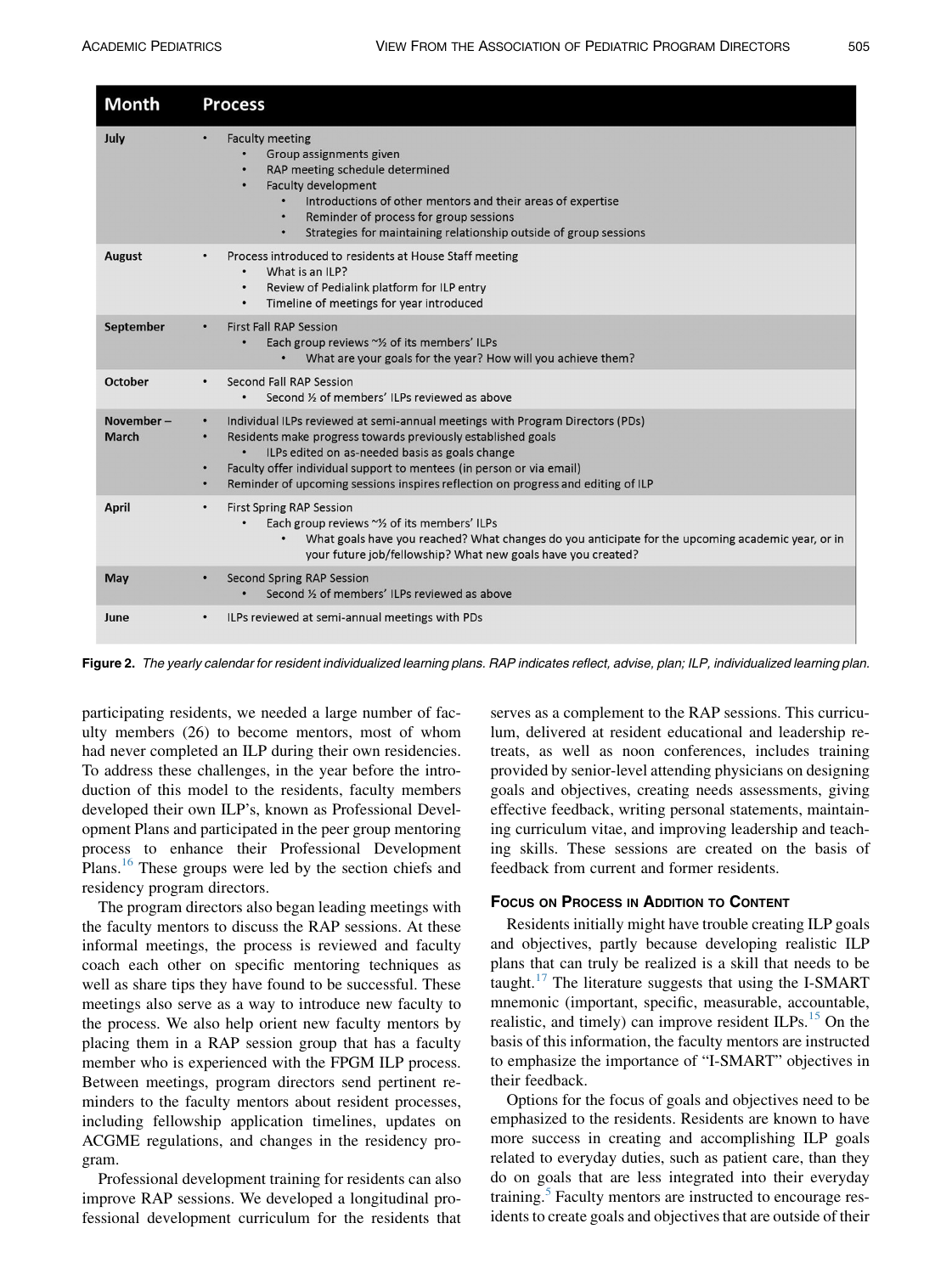everyday duties and focus on longer-term goals for professional and personal success. Examples of these goals include "become more effective at interprofessional communication, particularly in situations of high stress" and "improve my work–life balance." We believe that encouraging faculty mentors to focus their feedback to residents on the process and the content of ILP goals and objectives significantly improves resident ILPs.

It is important to choose meeting times that optimize the availability of residents and faculty. Meetings might need to be planned months in advance to ensure that a large number of faculty are available at the same time. Residents often need repeated, multimodal forms of communication to remind them of upcoming ILP sessions. These reminders should provide residents with ample time to self-assess the progress they have made. We remind residents to update their ILPs at their semiannual meetings with the Program Directors and via e-mail 1 to 2 months before the RAP sessions.

Anecdotally, structured meeting times and group continuity have also improved accountability to the ILP process. Group continuity over a resident's 3 years helps group members become invested in each other's goals. Letting residents know about group meetings well in advance allows everyone time to put the necessary effort into the process and residents know that other group members are working hard to accomplish their goals. Goals that have been achieved are considered completed. Goals that have not been achieved continue into the next ILP 6-month cycle. Thus, the ILP worksheet becomes a living document. All of these concepts motivate individuals to invest more effort into the ILP process.

## Semiannual Resident Meetings with Program<br>Directors

Program Directors provide additional input and re-sources at resident semiannual meetings ([Fig. 2\)](#page-2-0). These meetings, between a program director and a resident, have several purposes including revealing in-training examination scores, reviewing rotation evaluations, assessing for stressors, and planning for the future. We have begun to incorporate the ILPs into these semiannual meetings as well. Discussing ILPs with a program director increases the fidelity of the process. In addition, program directors gain a unique perspective into a resident's self-assessment capabilities and career aspirations. Furthermore, reviewing ILPs often allows program directors to direct residents to resources that might aid them in accomplishing their goals.

## AMERICAN ACADEMY OF PEDIATRICS' PEDIALINK

In our experience, use of electronic resources facilitates the RAP sessions more successfully than paper. We transitioned from an internal handwritten form to the American Academy of Pediatrics' PediaLink Electronic ILP ([http://](http://pedialink.aap.org) [pedialink.aap.org\)](http://pedialink.aap.org) so that the residency program has a

centralized record of current and previous ILPs, faculty are able to track the progress of their mentees, and residents can easily modify their goals and objectives. Using handheld devices or laptops, faculty can document feedback by inputting group comments to the Web site during the RAP session.<sup>[15](#page-4-0)</sup> Additionally, residents might prefer electronic worksheets over written worksheets for their  $ILPs.<sup>18</sup>$  $ILPs.<sup>18</sup>$  $ILPs.<sup>18</sup>$ 

Residents need to buy into the idea that ILPs and the RAP sessions are career developmental tools. Otherwise, it is easy for a noninvested resident to only spend a few days per year thinking about their ILP. Creating a process to track if and when residents accomplish their goals might help improve this issue. Additionally, most residents need guidance in moving away from strictly medical knowledge acquisition goals and moving toward the process of designing a wide variety of goals that encapsulate the whole of one's career.

The RAP sessions require a great deal of faculty support. Although many faculty members are interested in resident education and mentorship, these core faculty members are often overburdened by other, competing obligations. Finding faculty mentors with the time and energy to contribute to this process is a continuous challenge. Creating incentives for faculty members to join the FPGM ILP sessions might be a useful strategy. For example, it might be possible to provide protected time for the faculty members who agree to help or allow faculty members to count their participation toward promotion.

### **ANALYSIS AND NEXT STEPS**

The PediaLink ILP Web site allows our program to easily keep track of resident ILP data, and, after obtaining institutional review board approval, we are now able to analyze these data. We have identified and categorized the common themes found within resident ILP goals. Our data are consistent with literature that suggests most resident goals best fit into the category of "improving medical knowledge."

Using annual content analysis, we hope to show that RAP sessions are associated with an increase in the variety of themes found in the goals of resident ILPs. We also aim to determine if RAP sessions are associated with improvement in the quality of resident ILPs. This could be accomplished by showing that resident ILP objectives begin to incorporate more aspects of the "I-SMART" mnemonic as they advance through their training.

RAP sessions represent a unique opportunity to fulfill the ACGME requirement for resident ILPs, but we believe that this model does more than simply satisfy a requirement. Faculty participants have an opportunity to learn new mentoring strategies from one of their peers, observe how their mentoring affects residents over time, and